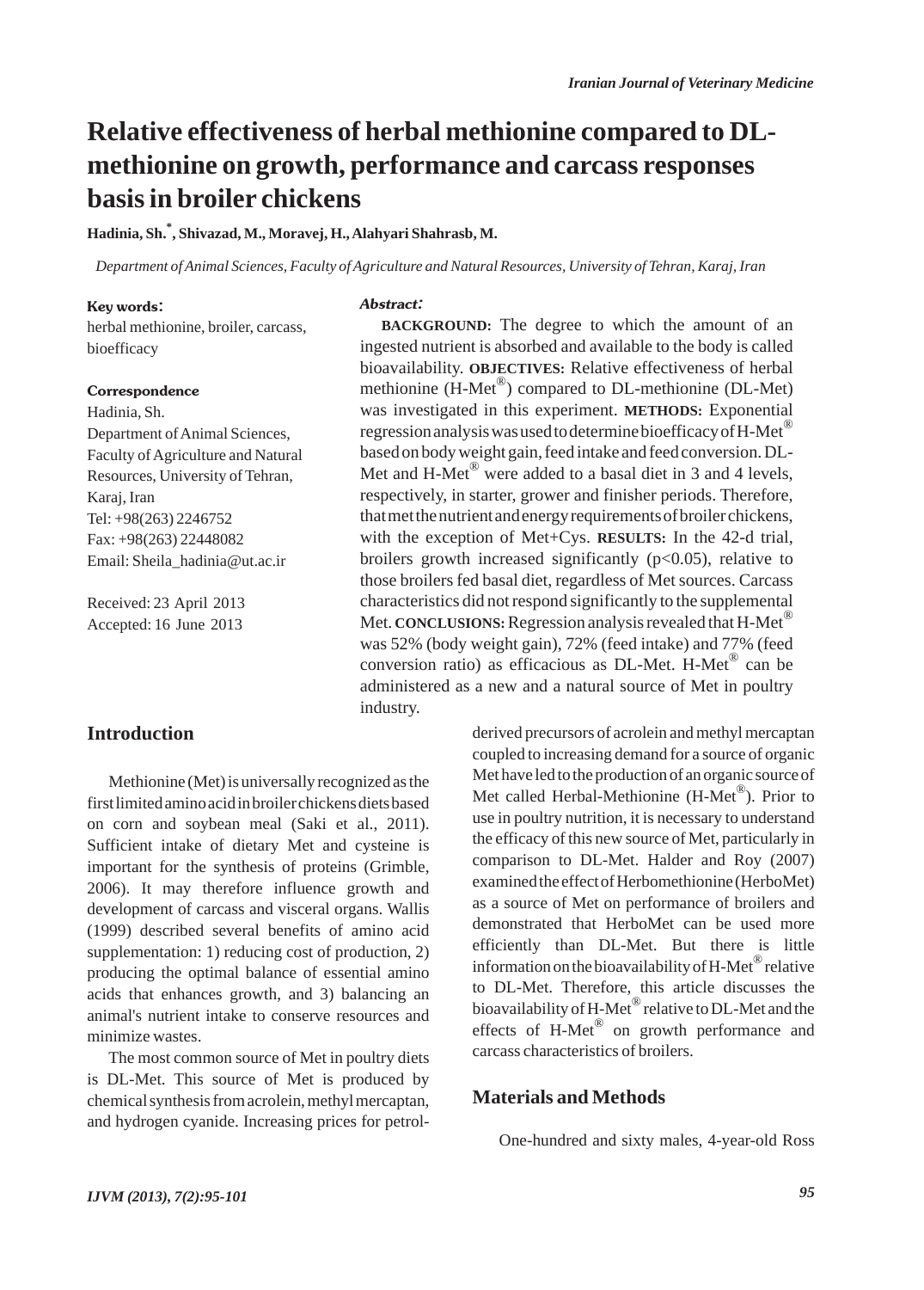308 broilers were assigned to 8 dietary treatments. Each treatment was replicated 4 times with 5 birds per replicate. Treatments were composed of basal cornsoybean meal diets (Table 1) with 3 and 4 series of graded levels of DL-Met (98%) and H-Met® (Met: 12.6 and Met+Cyc: 16.9%); (Table 2). H-Met<sup>®</sup> was supplied by India. Constituent herbs of  $H$ -Met<sup>®</sup> included *Andrographis paniculata*, *Ocimum sanctum*, *Asparagus racemosus* and *Zea mays*. The amount of Met of H-Met was analyzed according to the AOAC (2003) method 982.30. For each treatment starter, grower and finisher diets were fed from day 4 to 10, 11 to 24 and 25 to 42, respectively. Feed and water were offered ad-libitum. Temperature and lighting were according to practice in local commercial operations. Basal diets were formulated to be adequate for energy and all nutrients, except for Met+Cys.

**Measurements (Growth Performance):** Body weights and feed consumption were recorded for the periods of day 4 to 10, 11 to 24 and 25 to 42. Subsequently, body weight gain and mortality corrected feed conversion ratio were calculated.

**Carcass Dissection:**At 42 days of age, two birds from each replicate with a body weight as close as possible to the average weight of the pen were subjected to feed withdrawal for 6 hours prior to processing to determine carcass yield, breast, thigh, liver and abdominal fat including the fat surrounding the gizzard. The yield of carcass traits was expressed in terms of percentage of live weight.

**Statistical Analysis:** The data were evaluated as completely randomized designs. Significant differences were compared by Duncan's multiple range test ( $p<0.05$ ). The pen mean was considered the experimental unit for all statistical analyses. A nonlinear exponential model was used to estimate the bioefficacy of H-Met<sup>®</sup> relative to DL-Met as suggested by Littell et al. (1997). The body weight gain (BWG), feed intake (FI) and feed conversion ratio (FCR) were analyzed by simultaneous multiexponential regression. Simultaneous exponential regression analysis is a valid statistical means to determine the relative bioefficacy of Met sources (Hoehler et al., 2005a). The general linear model procedure (PROC GLM) in SAS software was applied fitting the following nonlinear (multiexponential) equation:

 $y=a+b\times(1-e^{(c x x+c x-x)x})(1-e^{(c x)x})$ 

Where y is performance criterion, a is intercept (birds performance with basal diet), b is asymptotic response, a+b is common asymptote (maximum performance level),  $c_1$  is steepness coefficient for DL-Met,  $c_2$  is steepness coefficient for H-Met<sup>®</sup> and  $x_1$ ,  $x_2$  are dietary level of DL-Met and H-Met<sup>®</sup>, respectively. According to Littell et al., (1997), bioefficacy values for H-Met<sup>®</sup> relative to DL-Met are given by the ratios of regression coefficient,  $c_2/c_1$ .

#### **Results**

**Performance:** Total mortalities over the 42-day periods were 0.5%. Mortality did not significantly (p>0.05) affect either of the Met source treatments. As indicated by the performance data and regression curves, the broiler chickens responded significantly to both supplements  $(p<0.05)$  (Tables 3 to 5). In the starter, grower and finisher periods, BWG increased

Table 1. The Composition of the starter, grower and finisher basal diets. a Vitamin premix provided the following per kilogram of diet: Vitamin A: 5,600 IU from all trans-retinyl acetate; Cholecalciferol: 2000 IU; Vitamin E: 20 IU from all-rac-αtocopherol acetate; Nboflavin: 3.2 mg; Capantothenate: 8 mg; Nicotonic acid: 28mg; Choline Cl: 720 mg; Vitamin B12: 6.4 µg; Vitamin B6: 1.6 mg; Menadione: 1.6 mg (as menadione sodium bisulfate); Folic acid: 0.08 mg; D-biotin: 0.06 mg; Thiamine: 1.2 mg (as thiamine mononitrate); Ethoxyquin: 125 mg. b Trace mineral premix provided the following in milligrams per kilogram of diet: Mn, 40; Zn, 32; Fe, 32; Cu, 3.2; I, 1.2; Se, 0.06.

| Ingredients $(\% )$     | <b>Starter</b> | Grower | <b>Finisher</b> |
|-------------------------|----------------|--------|-----------------|
| Corn                    | 49.86          | 62.30  | 68.50           |
| Soybean meal (44% cp)   | 31.51          | 22.08  | 16.53           |
| Canola meal             | 10.00          | 10.00  | 10.00           |
| Soybean oil             | 3.71           | 1.37   | 0.99            |
| Dicalcium phosphate     | 1.94           | 1.62   | 1.49            |
| Oyster shell            | 1.52           | 1.23   | 1.20            |
| Salt                    | 0.43           | 0.42   | 0.37            |
| Vitamin premix a        | 0.30           | 0.30   | 0.30            |
| Mineral premix b        | 0.30           | 0.30   | 0.30            |
| L-Lysine Hcl            | 0.29           | 0.27   | 0.24            |
| Thr%                    | 0.14           | 0.11   | 0.08            |
| Calculated Composition: |                |        |                 |
| ME, kcal/kg             | 2950           | 2950   | 3000            |
| $CP\%$                  | 20.94          | 17.95  | 16.08           |
| Calcium %               | 1.02           | 0.84   | 0.80            |
| Available Phosphorus %  | 0.49           | 0.42   | 0.39            |
| Na%                     | 0.19           | 0.18   | 0.16            |
| Met %                   | 0.31           | 0.28   | 0.26            |
| $Met+Cys\%$             | 0.77           | 0.68   | 0.61            |
| Lys $%$                 | 1.24           | 1.03   | 0.88            |
| Thr%                    | 0.81           | 0.68   | 0.61            |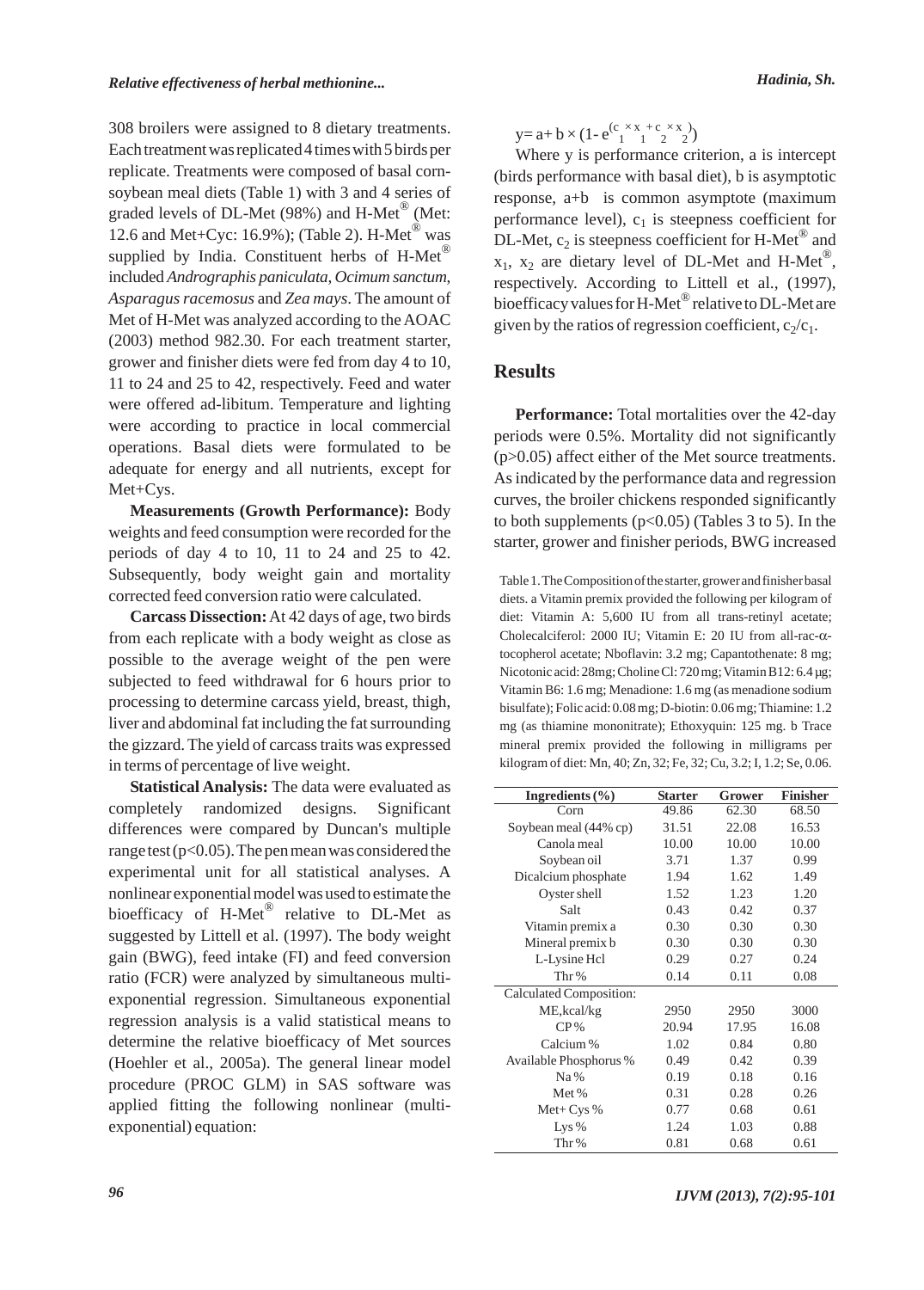Table 2. Treatments and the levels of supplemented DL-Met and H-Met® of the experimental diets (4-42 d). \*Required Met according to Ross's (308) catalog is 0.46, 0.39 and 0.36 % for starter, grower and finisher periods respectively.

| <b>Treatment</b> | Met<br>source    |                | <b>Addition of Met source (% product)</b> | Difference between amounts of<br>provided Met and required<br>amounts of Ross's (308)<br>catalog* |                          |                       |
|------------------|------------------|----------------|-------------------------------------------|---------------------------------------------------------------------------------------------------|--------------------------|-----------------------|
|                  |                  | <b>Starter</b> | Grower                                    | Finisher                                                                                          | Total                    |                       |
|                  | <b>BasalDiet</b> | 0.31           | 0.28                                      | 0.26                                                                                              | $\overline{\phantom{a}}$ | $-0.15, -0.11, -0.10$ |
| 2                | DL-Met           | 0.07           | 0.06                                      | 0.05                                                                                              | 0.06                     | $-0.08, -0.05, -0.05$ |
| 3                | DL-Met           | 0.15           | 0.11                                      | 0.10                                                                                              | 0.11                     | 0.00, 0.00, 0.00      |
| 4                | DL-Met           | 0.22           | 0.17                                      | 0.14                                                                                              | 0.17                     | $+0.07, +0.06, +0.04$ |
| 5                | H-Met            | 0.07           | 0.06                                      | 0.05                                                                                              | 0.06                     | $-0.08, -0.05, -0.05$ |
| 6                | H-Met            | 0.15           | 0.11                                      | 0.10                                                                                              | 0.11                     | 0.00, 0.00, 0.00      |
| 7                | H-Met            | 0.22           | 0.17                                      | 0.14                                                                                              | 0.17                     | $+0.07, +0.06, +0.04$ |
| 8                | H-Met            | 0.29           | 0.23                                      | 0.19                                                                                              | 0.22                     | $+0.14, +0.12, +0.09$ |

Table 3. Performance of broiler chickens fed graded levels of DL-Met and H-Met $^{\circledR}$  in starter period. a, b, c, d - values in columns with different superscripts differ significantly ( $p \le 0.05$ ). \*BWG= body weight gain, FI= Feed Intake and FCR= Feed Conversion Ratio, SEM = Standard error of the means.

| <b>Treatmen</b><br>t | Met<br>source | <b>Addition of</b><br>$BWG*$<br>Met source<br>(g/d)<br>$(\%$ product) |                 | FI(g/d)         | FCR               |
|----------------------|---------------|-----------------------------------------------------------------------|-----------------|-----------------|-------------------|
| 1                    |               |                                                                       | $18.51^\circ$   | $19.26^{\rm d}$ | $1.04^\mathrm{c}$ |
| $\overline{c}$       | DL-Met        | 0.07                                                                  | $19.13^{b}$     | $19.85^{\circ}$ | $1.04^\mathrm{c}$ |
| 3                    | DL-Met        | 0.15                                                                  | $19.66^a$       | $21.13^{b}$     | $1.07^{b}$        |
| 4                    | DL-Met        | 0.22                                                                  | $19.56^{\circ}$ | $21.89^{a}$     | $1.12^a$          |
| 5                    | H-Met         | 0.07                                                                  | $18.52^{\circ}$ | $19.36^{d}$     | $1.05^{\circ}$    |
| $\mathbf Q$          | H-Met         | 0.15                                                                  | $18.93^{b}$     | $19.88^{\circ}$ | $1.05^{\circ}$    |
| 7                    | H-Met         | 0.22                                                                  | $19.62^a$       | $21.83^a$       | 1.11 <sup>a</sup> |
| 8                    | H-Met         | 0.29                                                                  | $19.50^{\rm a}$ | $21.94^a$       | $1.13^{a}$        |
| <b>SEM</b>           |               |                                                                       | 0.081           | 0.117           | 0.006             |

Table 5. Performance of broiler chickens fed graded levels of DL-Met and H-Met<sup>®</sup> in finisher period. a, b, c, d - values in columns with different superscripts differ significantly ( $p \le 0.05$ ). \*BWG= body weight gain, FI= Feed Intake and FCR= Feed Conversion Ratio, SEM = Standard error of the means.

| <b>Treatment</b> | Met<br>source | <b>Addition of</b><br>BWG*<br><b>Met source</b><br>$\frac{6}{2}$ product) |                    | FI(g/d)             | <b>FCR</b>        |
|------------------|---------------|---------------------------------------------------------------------------|--------------------|---------------------|-------------------|
| 1                |               |                                                                           | $77.96^{\circ}$    | $147.32^d$          | 1.89 <sup>c</sup> |
| 2                | DL-Met        | 0.05                                                                      | $81.31^{b}$        | $156.70^{\circ}$    | $1.93^{b}$        |
| 3                | DL-Met        | 0.10                                                                      | $85.45^{\rm a}$    | $166.73^{b}$        | $1.95^{b}$        |
| 4                | DL-Met        | 0.14                                                                      | 84.69 <sup>a</sup> | 174.99 <sup>a</sup> | 2.07 <sup>a</sup> |
| 5                | H-Met         | 0.05                                                                      | 78.08 <sup>c</sup> | $147.63^d$          | 1.89 <sup>c</sup> |
| 6                | H-Met         | 0.10                                                                      | $81.15^{b}$        | $159.01^{\circ}$    | $1.96^{b}$        |
| 7                | H-Met         | 0.14                                                                      | 84.73 <sup>a</sup> | $166.76^{b}$        | $1.97^{b}$        |
| 8                | H-Met         | 0.19                                                                      | $84.66^a$          | $175.62^a$          | 2.07 <sup>a</sup> |
| <b>SEM</b>       |               |                                                                           | 0.506              | 0.709               | 0.014             |

in response to DL-Met and H-Met  $^\circledR$  supplementation. Maximum BWGs were achieved by broilers consumed 0.15, 0.11 and 0.10% DL-Met (treatment 3) for the Table 4. Performance of broiler chickens fed graded levels of DL-Met and H-Met<sup>®</sup> in grower period. a, b, c, d - values in columns with different superscripts differ significantly ( $p \le 0.05$ ). \*BWG= body weight gain, FI= Feed Intake and FCR= Feed Conversion Ratio, SEM = Standard error of the means.

| <b>Treatment</b>   | <b>Addition of</b><br>Met<br><b>Met source</b><br>source<br>$(\%$ product) |      | BWG*<br>(g/d)      | FI(g/d)              | FCR               |  |
|--------------------|----------------------------------------------------------------------------|------|--------------------|----------------------|-------------------|--|
| 1                  |                                                                            |      | $49.98^{c}$        | $66.68^{d}$          | $1.33^c$          |  |
| $\mathfrak{D}_{1}$ | DL-Met                                                                     | 0.06 | $54.25^{b}$        | $81.18^{\circ}$      | $1.50^{b}$        |  |
| 3                  | DL-Met                                                                     | 0.11 | 58.22 <sup>a</sup> | $88.99^{b}$          | $1.53^{b}$        |  |
| 4                  | DL-Met                                                                     | 0.17 | 57.45 $^{a}$       | $95.75^{\rm a}$      | $1.67^{\rm a}$    |  |
| 5                  | H-Met                                                                      | 0.06 | 50.74 $^{\rm c}$   | $67.44$ <sup>d</sup> | 1.33 <sup>c</sup> |  |
| 6                  | H-Met                                                                      | 0.11 | $54.24^{b}$        | $81.80^\circ$        | $1.51^{b}$        |  |
| 7                  | H-Met                                                                      | 0.17 | $58.15^a$          | $89.49^{b}$          | $1.54^{b}$        |  |
| 8                  | H-Met                                                                      | 0.23 | $57.40^a$          | $97.97^{\text{a}}$   | $1.71^{\rm a}$    |  |
| <b>SEM</b>         |                                                                            |      | 0.439              | 1.282                | 0.030             |  |

starter, grower and finisher periods, respectively and 0.22, 0.17 and 0.14% H-Met<sup>®</sup> for the starter, grower and finisher periods respectively (treatment 7). Also, FI increased with the increased Met supplementation. Maximum FI was observed in the dietary treatments containing 0.22, 0.17 and 0.14% DL-Met (treatment 4) for the starter, grower and finisher periods, respectively and 0.29, 0.23 and 0.19% H-Met<sup>®</sup> (treatment 8) for the starter, grower and finisher periods, respectively. FCR increased with the increasing Met supplementation (p<0.05).

**Carcass Characteristics:** There were no influences of the level or the source of supplemented Met on the carcass characteristics at 42 days of age (Table 6; p>0.05).

Bioefficacy of H-Met<sup>®</sup> relative to DL-Met: Broilers fed DL-Met and H-Met<sup>®</sup> performed well, but the results of the multi-exponential regression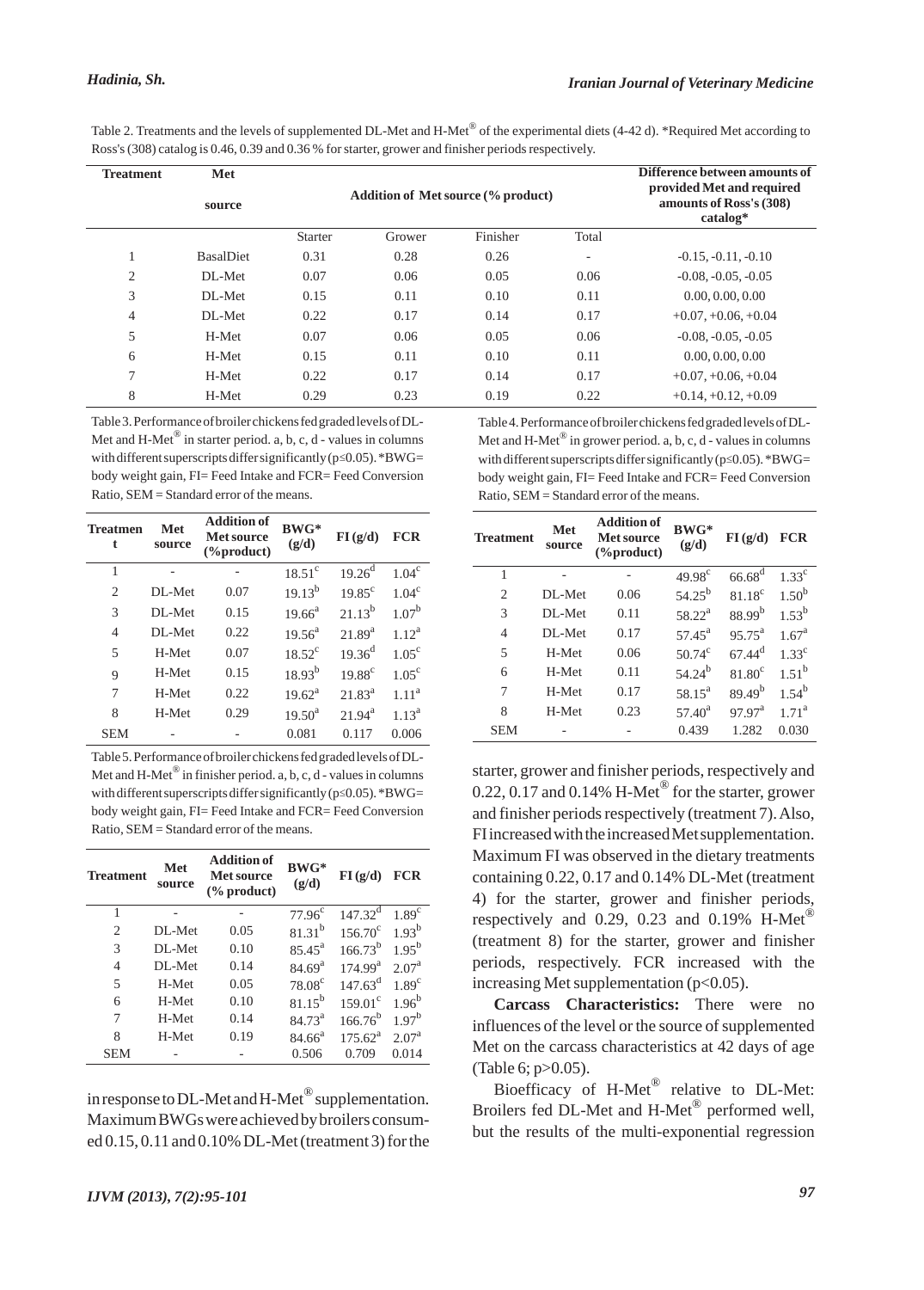## *Relative effectiveness of herbal methionine... Hadinia, Sh.*

Table 6. Carcass yield (%), thighs (%), breast (%), liver (%) and abdominal fat (%) at 42 days of age in broilers submitted to different treatments and sources of Met. SEM = Standard error of the means.

|               | <b>Treatment</b> Met source | <b>Addition of Met source</b><br>$\frac{6}{2}$ product) |        | <b>Carcass</b>           | <b>Thigh</b> | <b>Breast</b> | Liver          | Abdominal<br>Fat |       |
|---------------|-----------------------------|---------------------------------------------------------|--------|--------------------------|--------------|---------------|----------------|------------------|-------|
|               |                             | <b>Starter</b>                                          | Grower | Finisher                 |              |               | % of live body |                  |       |
|               | $\overline{\phantom{0}}$    | $\overline{\phantom{0}}$                                |        | $\overline{\phantom{0}}$ | 77.31        | 24.45         | 27.17          | 1.84             | 1.83  |
| ◠             | DLMet                       | 0.07                                                    | 0.06   | 0.05                     | 76.67        | 24.26         | 26.94          | 1.80             | 1.76  |
| 3             | DLMet                       | 0.15                                                    | 0.11   | 0.10                     | 76.59        | 24.19         | 26.91          | 1.58             | 1.27  |
| 4             | DLMet                       | 0.22                                                    | 0.17   | 0.14                     | 76.66        | 24.36         | 26.98          | 1.68             | 1.59  |
| 5             | H-Met                       | 0.07                                                    | 0.06   | 0.05                     | 76.57        | 24.26         | 27.06          | 1.77             | 1.68  |
| 6             | H-Met                       | 0.15                                                    | 0.11   | 0.10                     | 76.57        | 24.20         | 27.06          | 1.76             | 1.46  |
| $\mathcal{L}$ | H-Met                       | 0.22                                                    | 0.17   | 0.14                     | 76.64        | 24.39         | 26.93          | 1.75             | 1.28  |
| 8             | H-Met                       | 0.29                                                    | 0.23   | 0.19                     | 76.60        | 24.29         | 26.96          | 1.65             | 1.36  |
| <b>SEM</b>    | -                           | -                                                       |        | -                        | 0.34         | 0.14          | 0.15           | 0.200            | 0.200 |

Table 7. Bioefficacy of H-Met® based on body weight gain (BWG), feed intake (FI), feed conversion ratio (FCR).

|                     |                |    |            |        | <b>Performance</b> |            |            |                 |            |  |
|---------------------|----------------|----|------------|--------|--------------------|------------|------------|-----------------|------------|--|
| <b>Periods</b>      | <b>Starter</b> |    |            | Grower |                    |            |            | <b>Finisher</b> |            |  |
| Variables           | <b>BWG</b>     | FI | <b>FCR</b> | BWG    | FI                 | <b>FCR</b> | <b>BWG</b> | FI              | <b>FCR</b> |  |
| Bioefficacy $(\% )$ | 45             | 77 | 82         | 55     | 69                 | 75         | 57         | 71              | 75         |  |
| Mean $(\%)$         |                | 64 |            |        | 65                 |            |            | 66              |            |  |
| Total Mean (%)      |                |    |            | 65     |                    |            |            |                 |            |  |



Figure 1. Bioefficacy of H-Met<sup>®</sup> relative to DL-Met using body weight gain (BWG) (a), feed intake (FI) (b) and feed conversion ratio (FCR) (c) in male Ross 308 broilers (starter period). Zero level indicates control. \*Values in parentheses indicate the 95% confidence interval.  $DL-Met$   $\bullet$  $H-Met \triangle$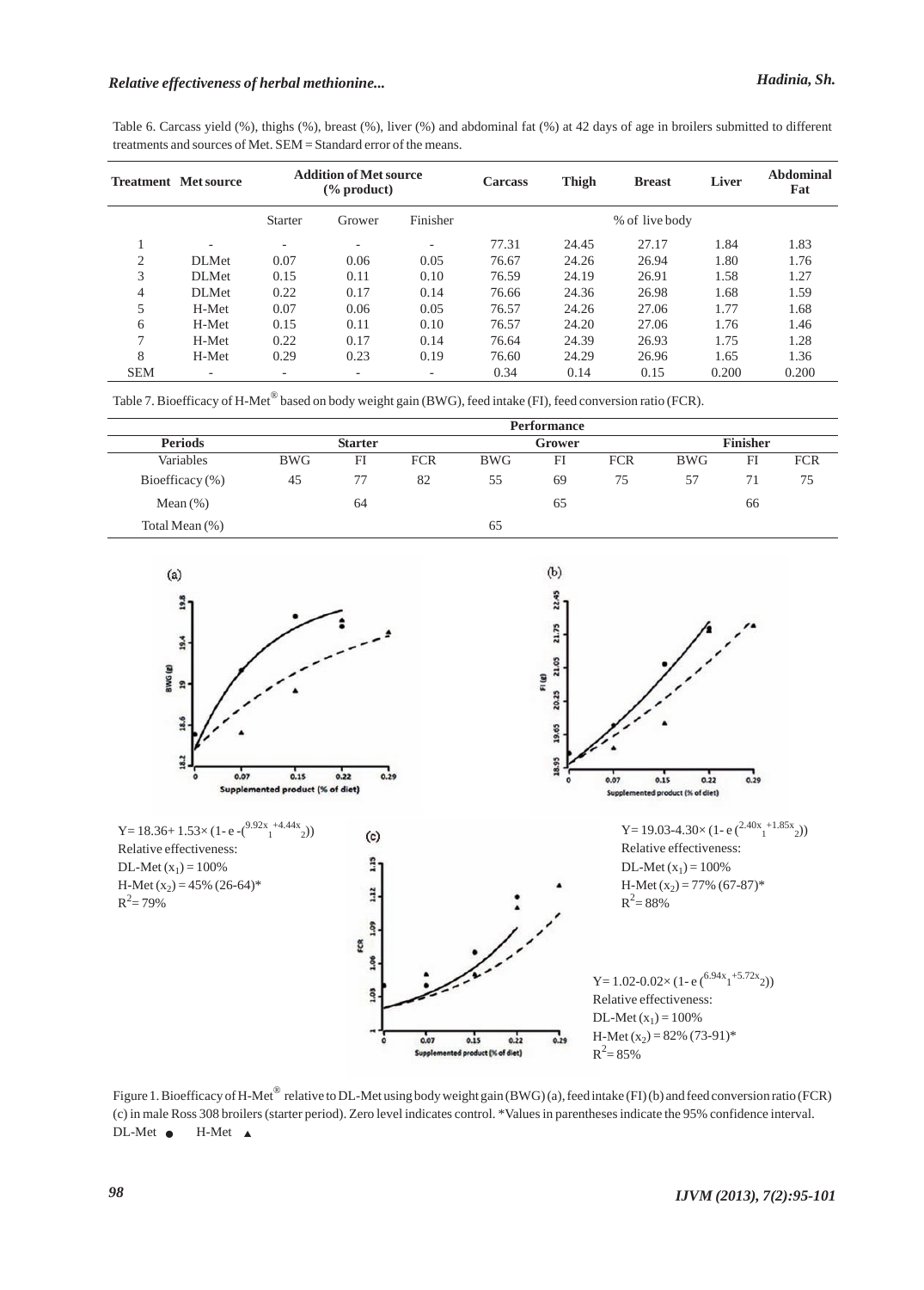

Figure 2. Bioefficacy of H-Met<sup>®</sup> relative to DL-Met using body weight gain (BWG) (a), feed intake (FI) (b) and feed conversion ratio (FCR) (c) in male Ross 308 broilers (grower period). Zero level indicates control. \*Values in parentheses indicate the 95% confidence interval. DL-Met  $\bullet$  H-Met  $\blacktriangle$ 

analysis showed that, the broilers fed by DL-Met were able to utilize it more effectively than those fed by H-Met<sup>®</sup> in growth performance variables (Figure 1 to 3). The bioefficacy of H-Met<sup>®</sup> relative to DL-Met was 45%, 77%, and 82% based on BWG, FI and FCR, respectively for the starter period (Figure 1); was 55%, 69% and 75% based on BWG, FI and FCR, respectively for the grower period (Figure 2); and was 57%, 71% and 75% based on BWG, FI and FCR, respectively for the finisher period (Figure 3). The overall average of these bioefficacy values is 64% for the starter period, 65% for the grower period, and 66% for the finisher period. Bioefficacy of H-Met® relative to DL-Met is 65% on a product based on the average across all the criteria tested (See Table 7).

### **Discussion**

**Performance:** Met deficiencies depressed the FI

of broiler chicks due to amino acid imbalances. It can be assumed that, under amino acid imbalances, chicks lose the potential to adjust FI to satisfy their amino acid requirements (Bunchasak and Keawarun, 2006). The main positive effect of Met supplementation may come from its improvement of FI via the amino acid balance (Bunchasak, 2009). The early growth of young birds is mainly due to the deposition of the body protein. Also, feed intake is an important factor that influences body protein synthesis (Kita et al., 1996 a,b). The body protein synthesis rate of the Tianfu duck decreased as dietary protein intake decreased (Zhou and Qi, 1995).

The outcome of the present study showed that by increasing the level of the Met sources, BWG and FI increased. The result of the growth performance, however, did not confirm the result obtained by Halder and Roy (2007). They reported that there were no significant differences between the utilization of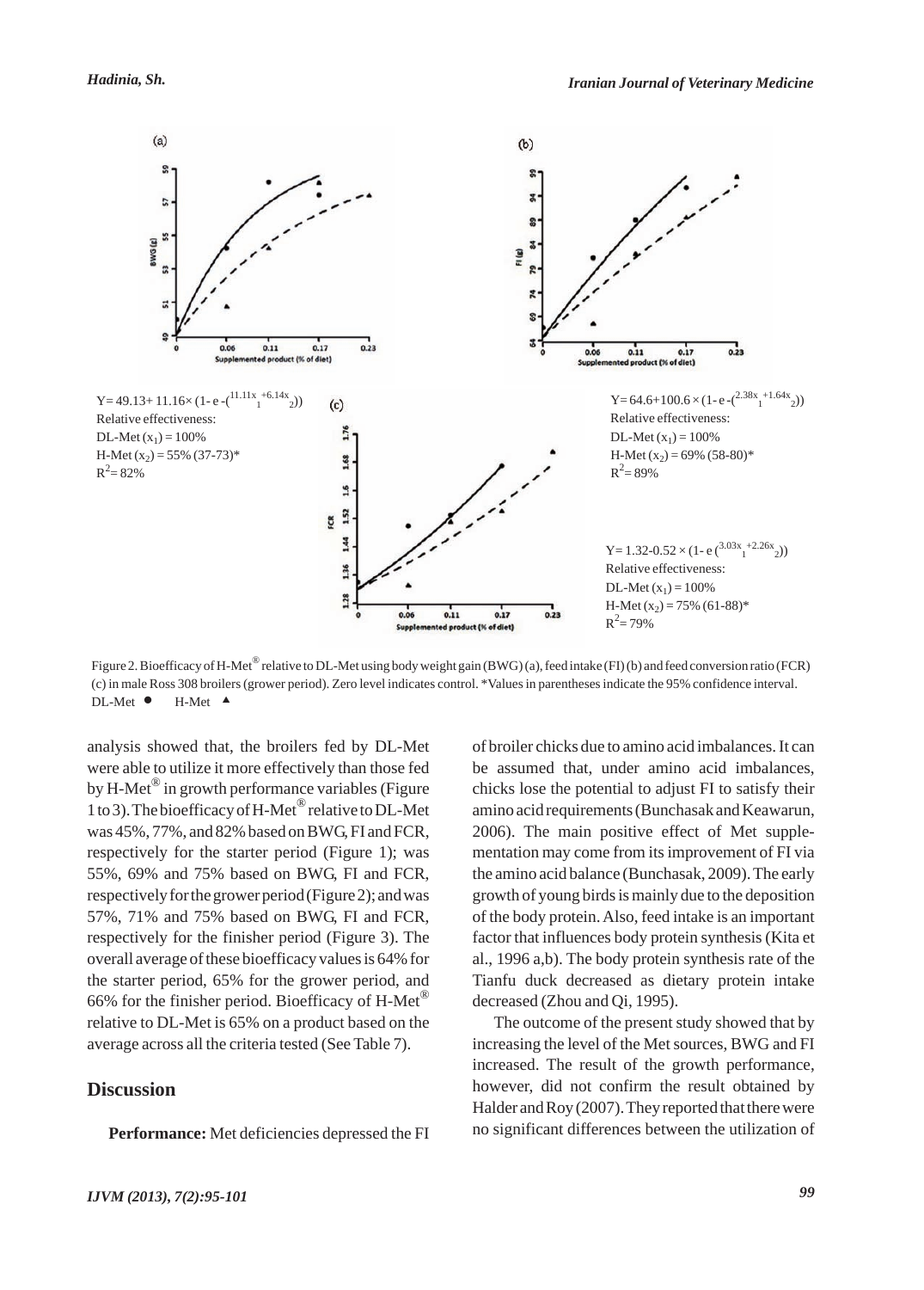

Figure 3. Bioefficacy of H-Met<sup>®</sup> relative to DL-Met using body weight gain (BWG) (a), feed intake (FI) (b) and feed conversion ratio (FCR) (c) in male Ross 308 broilers (finisher period). Zero level indicates control. \*Values in parentheses indicate the 95% confidence interval.  $DL-Met$   $\bullet$  $H-Met$ <sup> $\triangle$ </sup>

 $H-Met^{\circledR}$  and using DL-Met at the same level. Contrary to their results, the results of our study showed that there were significant differences (p<0.05) between the same levels of either Met sources.

**Carcass Characteristic:** These results are in accordance with those reported by Meirelles, et al., (2003) and Ribeiro et al., (2005) who claimed that the sources and/or the levels of Met did not affect carcass yield, thigh yield, leg yield, breast and abdominal fat. Also, Attia et al., (2007) and Mandal et al., (2004) reported that the Met sources did not influence the percentage of liver and this is in agreement with the finding in the present study.

**Bioefficacy of H-Met® relative to DL-Met:**The addition of the Met source can be performed on an equimolar basis or on a product to product (weight to weight) basis. Hoehler et al., (2005b) demonstrated that similar, if not exactly the same, results could be obtained by estimating bioefficacy with either of the comparisons. Accordingly, in this experiment the addition of each Met sources was made on a product to product (weight to weight) basis.

There are some possibilities for lower bioefficacy of H-Met<sup>®</sup> relative to DL-Met, as Hoehler et al., (2005a) and Payne et al., (2006) explained for comparing DL-Met and MHA-FA. One of the main reasons for lower bioefficacy of H-Met® relative to DL-Met is the poor utilization of the polymeric forms. Another possibility is that the H-Met<sup>®</sup> removed from the intestinal lumen was slower than DL-Met. This resulted in much exposure to bacterial fermentation. Yet another reason might be that H- $Met^{\circledR}$  absorbs more slowely because of having transporters with lower affinity and less velocity than DL-Met. Additionally, producing considerable byproducts during the passage of H-Met® through the small intestine may have affected the bioefficacy.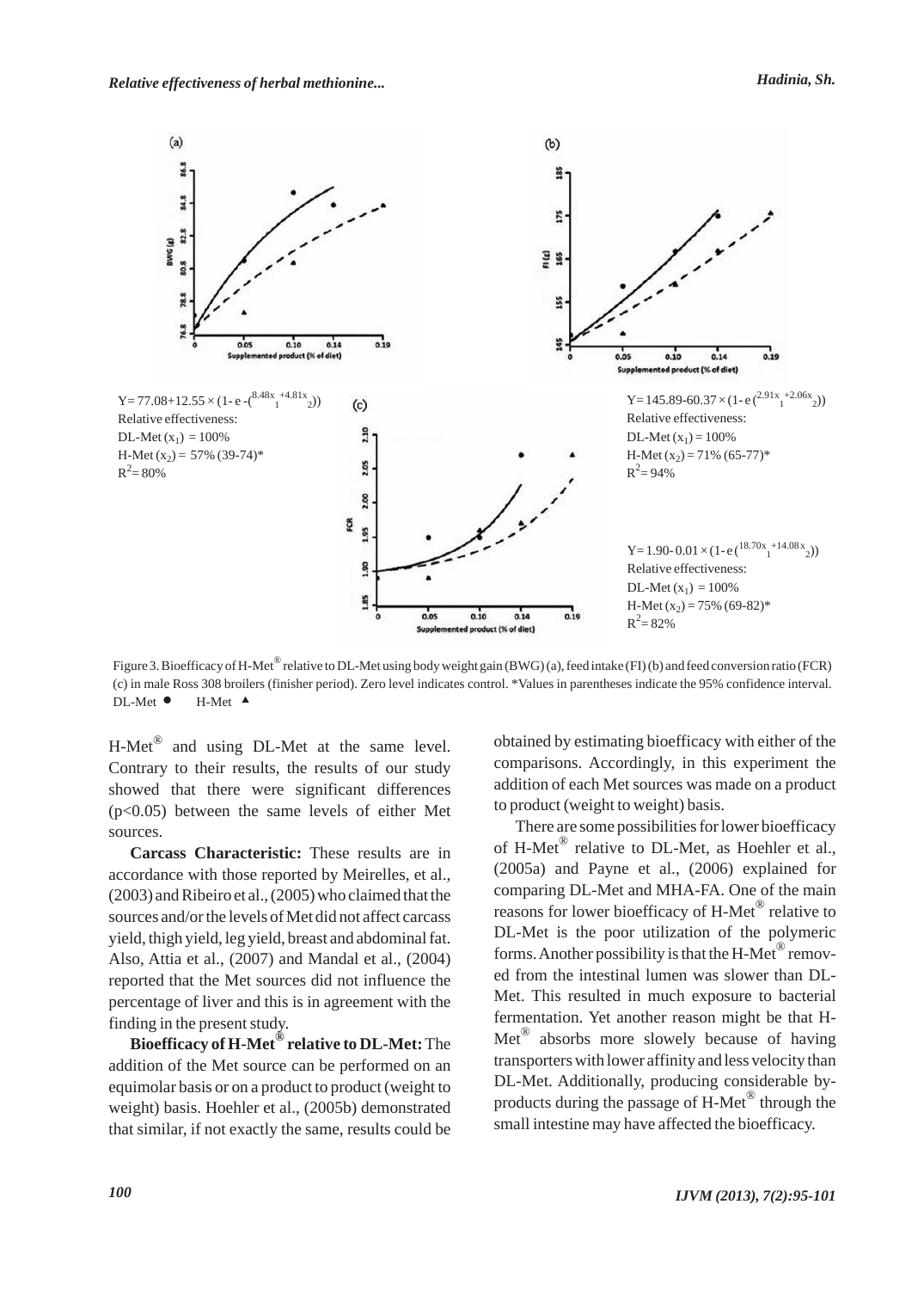### **Acknowledgments**

The authors thank the University of Tehran for providing H-Met® and financial support to conduct the research.

#### **References**

- Association of Official Analytical Chemists (AOAC) 1. (2003). Official Methods of Analysis,  $(17<sup>th</sup>$  ed.) Association of Official Analytical Chemists, Arlington, VA. USA.
- Attia, Y.A., Qota, E.A., Qota, E.A., Abd El-Hamid, 2. A.E.E., Sadaka, T.A. (2007) The response of slowgrowing chicks to the supplementations with different methionine levels and/or two types of enzymes. Emir J Food Agric. 19: 48-63.
- Bunchasak, C. (2009) Role of dietary methionine in 3. poultry production. J Poult Sci. 46: 169-179.
- 4. Bunchasak, C., Keawarun, N. (2006) Effect of methionine hydroxyl analog-free acid on growth performance and chemical composition of liver of broiler chicks fed a corn-soybean based diet from 0 to 6 weeks of age. Anim Sci J. 77: 95-102.
- 5. Grimble, R.F. (2006) The effects of sulfur amino acid 40: 5.intake on immune function in humans. J Nutr. 136: 1660S-1665S.
- 6. Halder, G., Roy, B. (2007) Effect of herbal or synthetic methionine on performance cost benefit ratio, meat and feather quality of broiler chicken. Int J Poult Sci. 2: 987-996.
- 7. Hoehler, D., Lemme, A., Jensen, S.K., Vieira, S.L. (2005a) Relative effectiveness of methionine sources in diets for broiler chickens. Appl Poult Res. 14: 679-693.
- 8. Hoehler, D., Lemme, A., Roberson, K., Turner, K. (2005b) Impact of methionine sources on performance in turkeys. Appl Poult Res. 14: 296-305.
- Kita, K., Matsunami, S., Okumura, J. (1996a) 9. Relationship of protein synthesis to mRNA levels in the muscle of chicks under various nutritional conditions. J Nutr. 126: 1827-1832.
- 10. Kita, K., Matsunami, S., Okumura, J. (1996b) Relationship of protein synthesis to mRNA levels in the liver of chicks under various nutritional conditions. J Nutr. 126: 1610-1617.
- 11. Littell, R.C., Henry, P.R., Lewis, A.J., Ammerman,

C.B. (1997) Estimation of relative bioavailability of nutrients using SAS procedures. J Anim Sci. 75: 2672-2683.

- 12. Mandal, A.B., Elangovan, A.V., Johri, T.S. (2004) Comparing Bio-efficacy of Liquid DL- methionine Hydroxy Analogue Free Acid with DL-methionine in Broiler Chickens. Asian-Aust J Anim Sci. 17: 102- 108.
- Meirelles, H.T., Albuquerque, R., Borgatti, L.M.O., 13. Souza, L.W.O., Meister, N.C., Lima, F.R. (2003) Performance of broilers fed with different levels of methionine hydroxy analogue and DL-methionine. Braz J Poult Sci. 5: 69-74.
- 14. Payne, R.L., Lemme, A., Seko, H., Hashimoto, Y., Fujisaki, H., Koreleski, J., et al. (2006) Bioavailability of methionine hydroxy analog-free acid relative to DL-methionine in broilers. Anim Sci J. 77: 427-439.
- 15. Ribeiro, A.M.L., Dahlke, F., Kessler, A.M. (2005) Methionine sources do not affect performance and carcass yield of broilers fed vegetable diets and submitted to cyclic heat stress. Braz J Poult Sci. 7: 159-164.
- 16. Saki, A.A., Mirzaaghatabar, F., Zamani ,P., Aliarabi, H., Hemati Matin, H.R. (2011) Energy Utilization by Chickens Fed Various Levels of Balanced Methionine. Global Vet. 7: 276-282.
- 17. Wallis, I.R. (1999) Dietary supplements of methionine increase breast meat yield and decrease abdominal fat in growing broiler chickens. Aust J Exp Agric. 39: 131- 141.
- 18. Zhou, A.G., Qi, L.G. (1995) Study of nutritional and physio logical effect of whole-body protein turnover in ducklings at early stages of growth. Acta Vet Zoo Sinica. 26: 97-103.